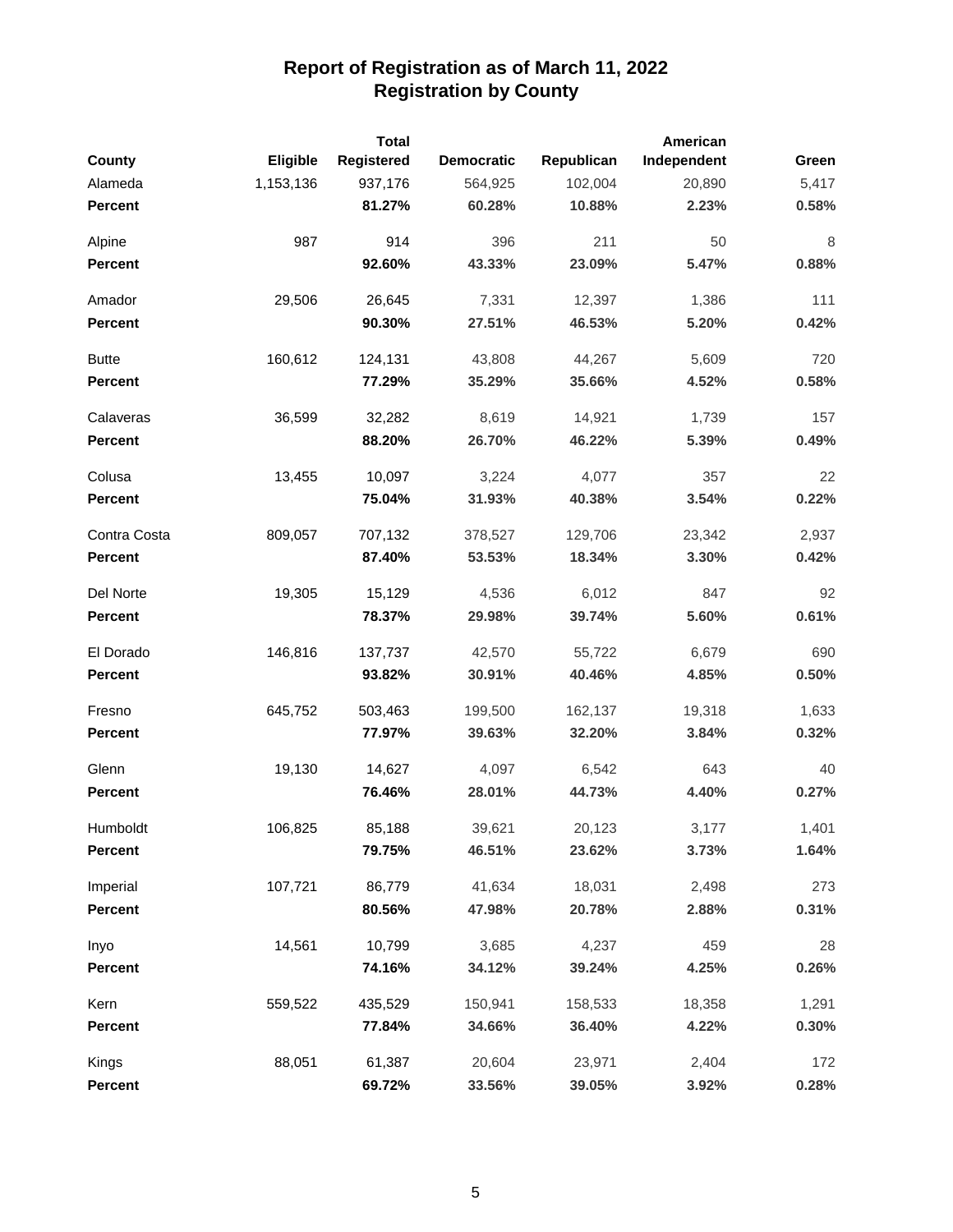|                |             | Peace and      |                |       | <b>No Party</b> |
|----------------|-------------|----------------|----------------|-------|-----------------|
| County         | Libertarian | Freedom        | <b>Unknown</b> | Other | Preference      |
| Alameda        | 6,124       | 3,980          | 5              | 5,622 | 228,209         |
| <b>Percent</b> | 0.65%       | 0.42%          | $0.00\%$       | 0.60% | 24.35%          |
| Alpine         | 17          | $\overline{2}$ | 2              | 4     | 224             |
| <b>Percent</b> | 1.86%       | 0.22%          | 0.22%          | 0.44% | 24.51%          |
| Amador         | 489         | 92             | 30             | 130   | 4,679           |
| <b>Percent</b> | 1.84%       | 0.35%          | 0.11%          | 0.49% | 17.56%          |
| <b>Butte</b>   | 1,932       | 578            | 1,002          | 1,066 | 25,149          |
| <b>Percent</b> | 1.56%       | 0.47%          | 0.81%          | 0.86% | 20.26%          |
| Calaveras      | 600         | 124            | 141            | 307   | 5,674           |
| <b>Percent</b> | 1.86%       | 0.38%          | 0.44%          | 0.95% | 17.58%          |
| Colusa         | 139         | 54             | $\mathbf 0$    | 19    | 2,205           |
| Percent        | 1.38%       | 0.53%          | 0.00%          | 0.19% | 21.84%          |
| Contra Costa   | 6,258       | 2,977          | 2,689          | 3,189 | 157,507         |
| <b>Percent</b> | 0.88%       | 0.42%          | 0.38%          | 0.45% | 22.27%          |
| Del Norte      | 218         | 94             | 11             | 48    | 3,271           |
| <b>Percent</b> | 1.44%       | 0.62%          | 0.07%          | 0.32% | 21.62%          |
| El Dorado      | 2,614       | 411            | 10             | 1,056 | 27,985          |
| <b>Percent</b> | 1.90%       | 0.30%          | 0.01%          | 0.77% | 20.32%          |
| Fresno         | 4,999       | 3,014          | 2,950          | 4,942 | 104,970         |
| Percent        | 0.99%       | 0.60%          | 0.59%          | 0.98% | 20.85%          |
| Glenn          | 191         | 74             | 10             | 72    | 2,958           |
| <b>Percent</b> | 1.31%       | 0.51%          | 0.07%          | 0.49% | 20.22%          |
| Humboldt       | 1,227       | 473            | 575            | 670   | 17,921          |
| <b>Percent</b> | 1.44%       | 0.56%          | 0.67%          | 0.79% | 21.04%          |
| Imperial       | 656         | 754            | 1,009          | 447   | 21,477          |
| <b>Percent</b> | 0.76%       | 0.87%          | 1.16%          | 0.52% | 24.75%          |
| Inyo           | 149         | 47             | 91             | 96    | 2,007           |
| Percent        | 1.38%       | 0.44%          | 0.84%          | 0.89% | 18.59%          |
| Kern           | 5,376       | 2,878          | 5,159          | 2,058 | 90,935          |
| <b>Percent</b> | 1.23%       | 0.66%          | 1.18%          | 0.47% | 20.88%          |
| Kings          | 804         | 348            | 432            | 331   | 12,321          |
| Percent        | 1.31%       | 0.57%          | 0.70%          | 0.54% | 20.07%          |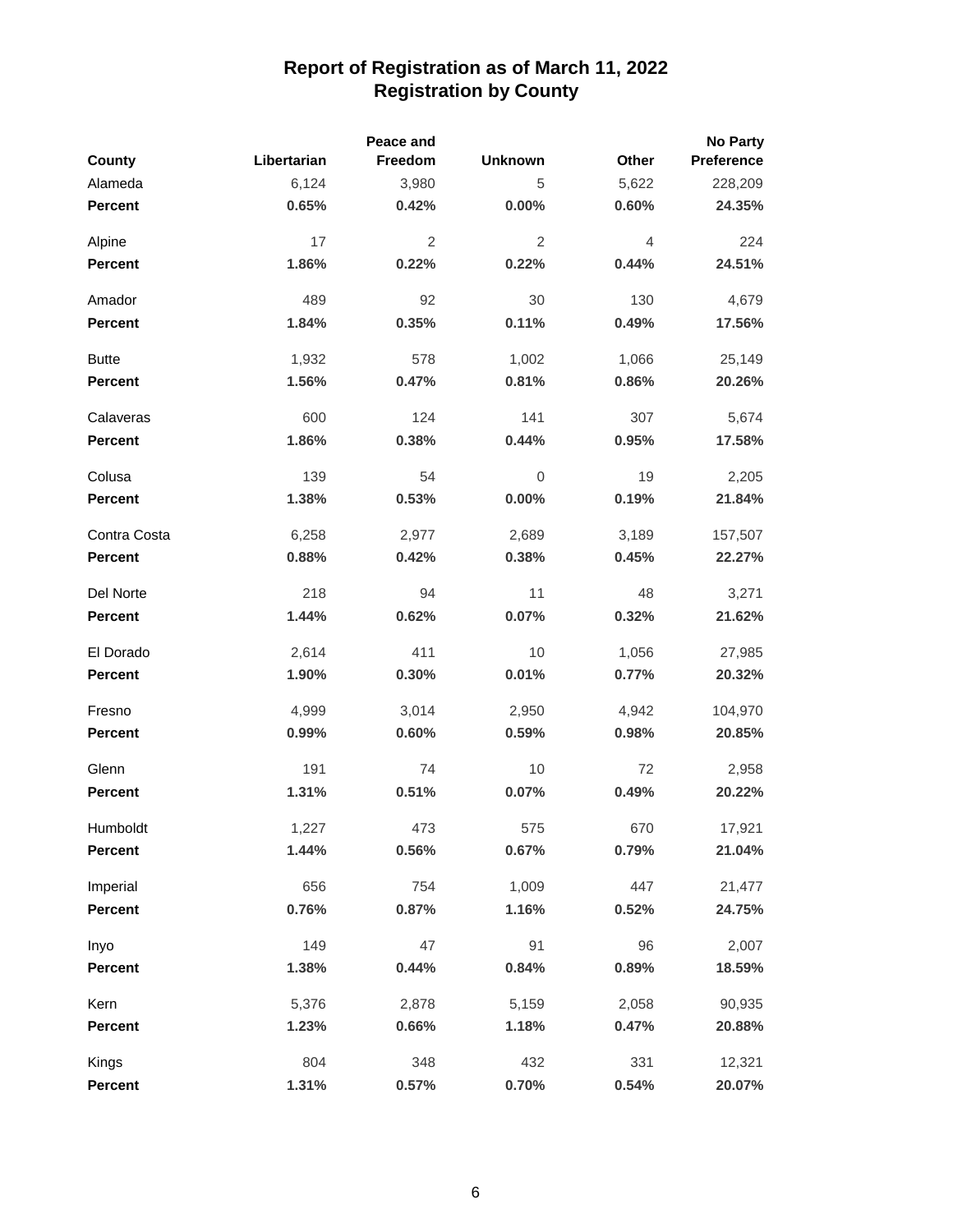|                |           | <b>Total</b> |                   |            | American    |        |
|----------------|-----------|--------------|-------------------|------------|-------------|--------|
| County         | Eligible  | Registered   | <b>Democratic</b> | Republican | Independent | Green  |
| Lake           | 51,825    | 37,422       | 14,307            | 11,317     | 2,011       | 311    |
| <b>Percent</b> |           | 72.21%       | 38.23%            | 30.24%     | 5.37%       | 0.83%  |
| Lassen         | 22,270    | 15,369       | 2,684             | 8,505      | 955         | 48     |
| <b>Percent</b> |           | 69.01%       | 17.46%            | 55.34%     | 6.21%       | 0.31%  |
| Los Angeles    | 6,705,566 | 5,689,482    | 3,033,278         | 974,636    | 159,180     | 23,498 |
| Percent        |           | 84.85%       | 53.31%            | 17.13%     | 2.80%       | 0.41%  |
| Madera         | 93,284    | 71,274       | 23,669            | 27,589     | 3,017       | 223    |
| Percent        |           | 76.41%       | 33.21%            | 38.71%     | 4.23%       | 0.31%  |
| Marin          | 188,303   | 172,014      | 106,310           | 21,480     | 4,772       | 1,050  |
| <b>Percent</b> |           | 91.35%       | 61.80%            | 12.49%     | 2.77%       | 0.61%  |
| Mariposa       | 13,776    | 11,838       | 3,302             | 5,407      | 571         | 61     |
| Percent        |           | 85.93%       | 27.89%            | 45.67%     | 4.82%       | 0.52%  |
| Mendocino      | 67,547    | 54,100       | 26,429            | 11,351     | 2,271       | 815    |
| Percent        |           | 80.09%       | 48.85%            | 20.98%     | 4.20%       | 1.51%  |
| Merced         | 171,766   | 123,604      | 53,296            | 35,000     | 4,952       | 423    |
| <b>Percent</b> |           | 71.96%       | 43.12%            | 28.32%     | 4.01%       | 0.34%  |
| Modoc          | 6,574     | 5,274        | 1,083             | 2,881      | 301         | 20     |
| <b>Percent</b> |           | 80.23%       | 20.53%            | 54.63%     | 5.71%       | 0.38%  |
| Mono           | 9,103     | 7,893        | 3,138             | 2,326      | 318         | 53     |
| <b>Percent</b> |           | 86.71%       | 39.76%            | 29.47%     | 4.03%       | 0.67%  |
| Monterey       | 255,510   | 210,476      | 110,510           | 41,550     | 6,535       | 988    |
| <b>Percent</b> |           | 82.37%       | 52.50%            | 19.74%     | 3.10%       | 0.47%  |
| Napa           | 98,389    | 84,332       | 42,397            | 17,985     | 3,120       | 477    |
| <b>Percent</b> |           | 85.71%       | 50.27%            | 21.33%     | 3.70%       | 0.57%  |
| Nevada         | 82,594    | 74,856       | 29,740            | 24,102     | 3,264       | 696    |
| Percent        |           | 90.63%       | 39.73%            | 32.20%     | 4.36%       | 0.93%  |
| Orange         | 2,194,269 | 1,802,889    | 673,050           | 602,299    | 59,550      | 5,729  |
| Percent        |           | 82.16%       | 37.33%            | 33.41%     | 3.30%       | 0.32%  |
| Placer         | 302,855   | 274,994      | 86,630            | 111,503    | 11,516      | 949    |
| Percent        |           | 90.80%       | 31.50%            | 40.55%     | 4.19%       | 0.35%  |
| Plumas         | 16,076    | 13,972       | 3,967             | 6,200      | 756         | 61     |
| Percent        |           | 86.91%       | 28.39%            | 44.37%     | 5.41%       | 0.44%  |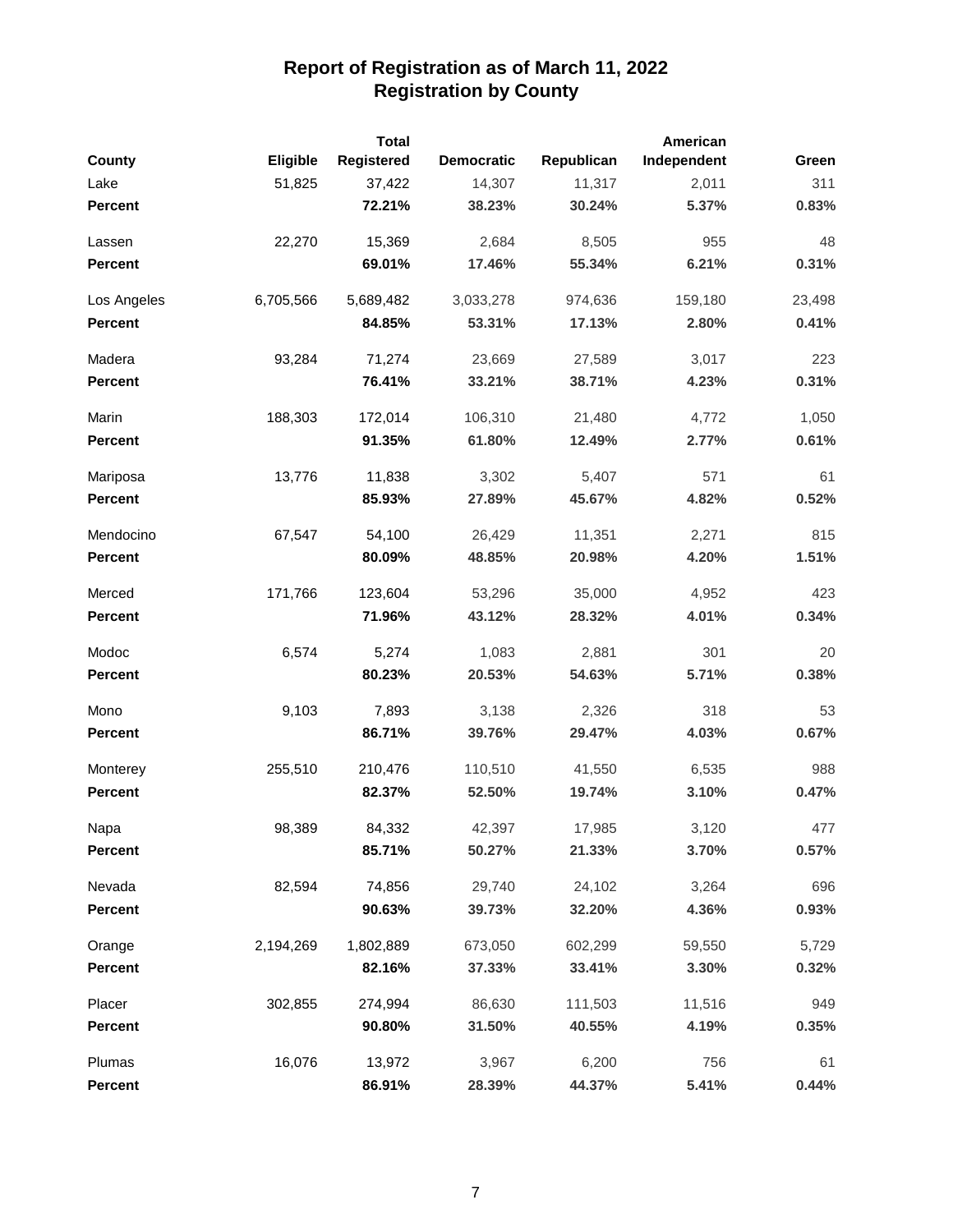|                |             | Peace and |                |        | No Party   |
|----------------|-------------|-----------|----------------|--------|------------|
| County         | Libertarian | Freedom   | <b>Unknown</b> | Other  | Preference |
| Lake           | 511         | 265       | 101            | 142    | 8,457      |
| <b>Percent</b> | 1.37%       | 0.71%     | 0.27%          | 0.38%  | 22.60%     |
| Lassen         | 242         | 73        | 16             | 86     | 2,760      |
| <b>Percent</b> | 1.57%       | 0.47%     | 0.10%          | 0.56%  | 17.96%     |
| Los Angeles    | 45,517      | 36,200    | 44,263         | 42,654 | 1,330,256  |
| <b>Percent</b> | 0.80%       | 0.64%     | 0.78%          | 0.75%  | 23.38%     |
| Madera         | 821         | 469       | 581            | 438    | 14,467     |
| <b>Percent</b> | 1.15%       | 0.66%     | 0.82%          | 0.61%  | 20.30%     |
| Marin          | 1,384       | 357       | 547            | 922    | 35,192     |
| <b>Percent</b> | 0.80%       | 0.21%     | 0.32%          | 0.54%  | 20.46%     |
| Mariposa       | 174         | 44        | 37             | 109    | 2,133      |
| Percent        | 1.47%       | 0.37%     | 0.31%          | 0.92%  | 18.02%     |
| Mendocino      | 755         | 366       | 325            | 110    | 11,678     |
| Percent        | 1.40%       | 0.68%     | 0.60%          | 0.20%  | 21.59%     |
| Merced         | 1,302       | 856       | 182            | 584    | 27,009     |
| Percent        | 1.05%       | 0.69%     | 0.15%          | 0.47%  | 21.85%     |
| Modoc          | 67          | 24        | 6              | 21     | 871        |
| Percent        | 1.27%       | 0.46%     | 0.11%          | 0.40%  | 16.51%     |
| Mono           | 112         | 37        | 4              | 28     | 1,877      |
| Percent        | 1.42%       | 0.47%     | 0.05%          | 0.35%  | 23.78%     |
| Monterey       | 1,956       | 1,112     | 2,283          | 404    | 45,138     |
| <b>Percent</b> | 0.93%       | 0.53%     | 1.08%          | 0.19%  | 21.45%     |
| Napa           | 1,002       | 334       | 619            | 409    | 17,989     |
| <b>Percent</b> | 1.19%       | 0.40%     | 0.73%          | 0.48%  | 21.33%     |
| Nevada         | 1,176       | 285       | 32             | 4,657  | 10,904     |
| <b>Percent</b> | 1.57%       | 0.38%     | 0.04%          | 6.22%  | 14.57%     |
| Orange         | 20,595      | 7,147     | 1,997          | 4,898  | 427,624    |
| <b>Percent</b> | 1.14%       | 0.40%     | 0.11%          | 0.27%  | 23.72%     |
| Placer         | 5,036       | 702       | 1,664          | 1,765  | 55,229     |
| <b>Percent</b> | 1.83%       | 0.26%     | 0.61%          | 0.64%  | 20.08%     |
| Plumas         | 196         | 61        | 11             | 47     | 2,673      |
| Percent        | 1.40%       | 0.44%     | 0.08%          | 0.34%  | 19.13%     |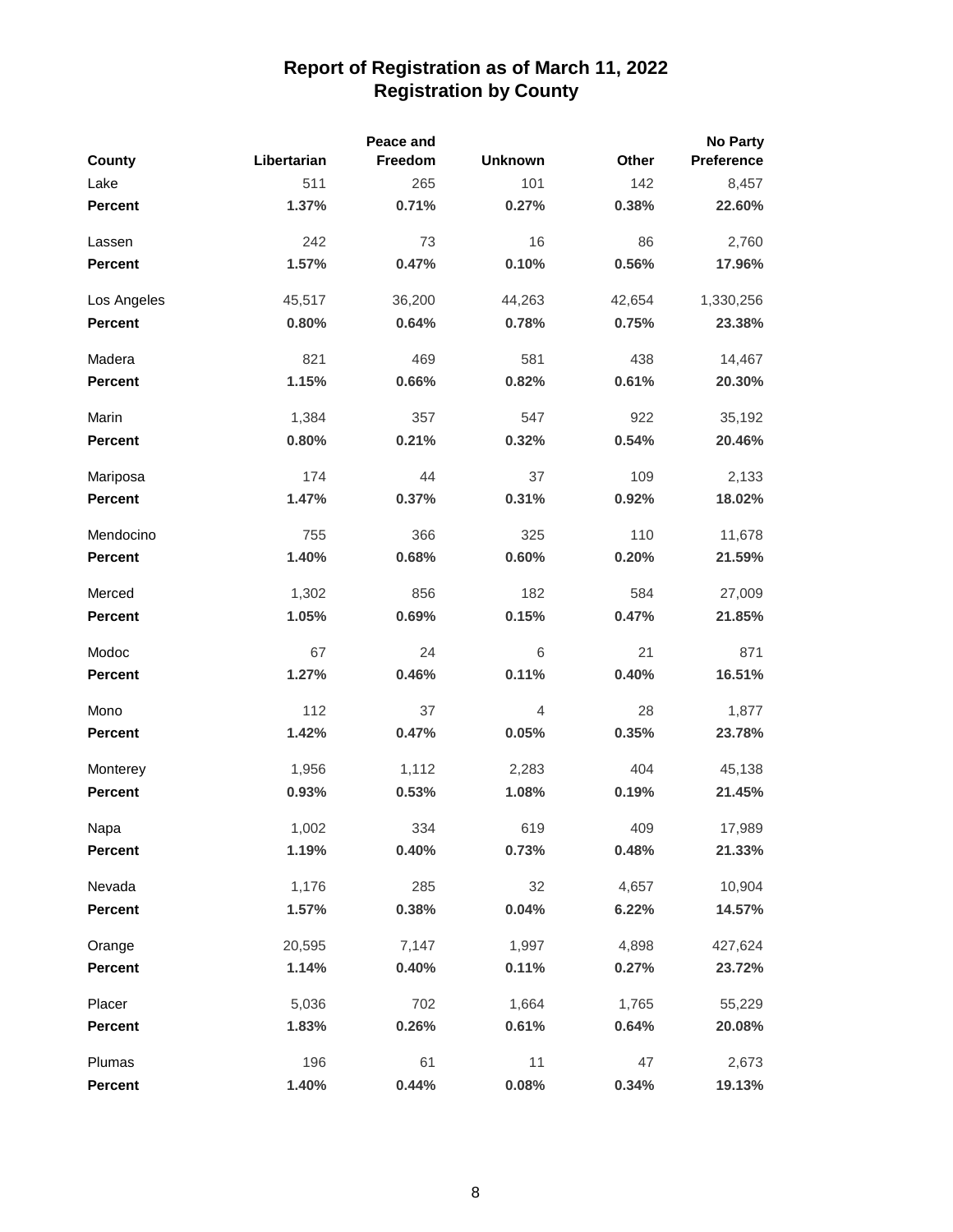|                 |           | <b>Total</b> |                   |            | American    |       |
|-----------------|-----------|--------------|-------------------|------------|-------------|-------|
| <b>County</b>   | Eligible  | Registered   | <b>Democratic</b> | Republican | Independent | Green |
| Riverside       | 1,636,133 | 1,296,037    | 522,917           | 408,798    | 53,140      | 4,185 |
| <b>Percent</b>  |           | 79.21%       | 40.35%            | 31.54%     | 4.10%       | 0.32% |
| Sacramento      | 1,120,925 | 869,693      | 398,309           | 217,852    | 34,308      | 3,779 |
| <b>Percent</b>  |           | 77.59%       | 45.80%            | 25.05%     | 3.94%       | 0.43% |
| San Benito      | 43,340    | 37,205       | 17,828            | 9,528      | 1,342       | 140   |
| Percent         |           | 85.84%       | 47.92%            | 25.61%     | 3.61%       | 0.38% |
| San Bernardino  | 1,467,103 | 1,145,479    | 472,429           | 334,802    | 50,088      | 4,100 |
| <b>Percent</b>  |           | 78.08%       | 41.24%            | 29.23%     | 4.37%       | 0.36% |
| San Diego       | 2,342,903 | 1,946,936    | 802,202           | 526,895    | 75,876      | 7,504 |
| <b>Percent</b>  |           | 83.10%       | 41.20%            | 27.06%     | 3.90%       | 0.39% |
| San Francisco   | 664,317   | 500,191      | 314,563           | 33,562     | 8,912       | 2,750 |
| <b>Percent</b>  |           | 75.29%       | 62.89%            | 6.71%      | 1.78%       | 0.55% |
| San Joaquin     | 513,219   | 385,123      | 168,819           | 107,483    | 14,692      | 1,202 |
| <b>Percent</b>  |           | 75.04%       | 43.84%            | 27.91%     | 3.81%       | 0.31% |
| San Luis Obispo | 216,663   | 182,708      | 69,618            | 62,944     | 7,329       | 990   |
| <b>Percent</b>  |           | 84.33%       | 38.10%            | 34.45%     | 4.01%       | 0.54% |
| San Mateo       | 523,118   | 433,424      | 242,370           | 60,743     | 10,812      | 1,740 |
| <b>Percent</b>  |           | 82.85%       | 55.92%            | 14.01%     | 2.49%       | 0.40% |
| Santa Barbara   | 299,348   | 234,376      | 110,238           | 58,282     | 8,189       | 1,112 |
| <b>Percent</b>  |           | 78.30%       | 47.03%            | 24.87%     | 3.49%       | 0.47% |
| Santa Clara     | 1,266,750 | 999,033      | 508,027           | 165,468    | 24,799      | 3,715 |
| <b>Percent</b>  |           | 78.87%       | 50.85%            | 16.56%     | 2.48%       | 0.37% |
| Santa Cruz      | 195,916   | 167,183      | 100,017           | 22,935     | 4,554       | 1,390 |
| <b>Percent</b>  |           | 85.33%       | 59.82%            | 13.72%     | 2.72%       | 0.83% |
| Shasta          | 140,129   | 112,229      | 25,621            | 55,560     | 5,620       | 426   |
| Percent         |           | 80.09%       | 22.83%            | 49.51%     | 5.01%       | 0.38% |
| Sierra          | 2,652     | 2,247        | 627               | 972        | 125         | 15    |
| Percent         |           | 84.73%       | 27.90%            | 43.26%     | 5.56%       | 0.67% |
| Siskiyou        | 34,826    | 29,019       | 8,626             | 11,877     | 1,577       | 183   |
| <b>Percent</b>  |           | 83.33%       | 29.73%            | 40.93%     | 5.43%       | 0.63% |
| Solano          | 322,945   | 261,671      | 127,372           | 57,411     | 9,717       | 1,037 |
| Percent         |           | 81.03%       | 48.68%            | 21.94%     | 3.71%       | 0.40% |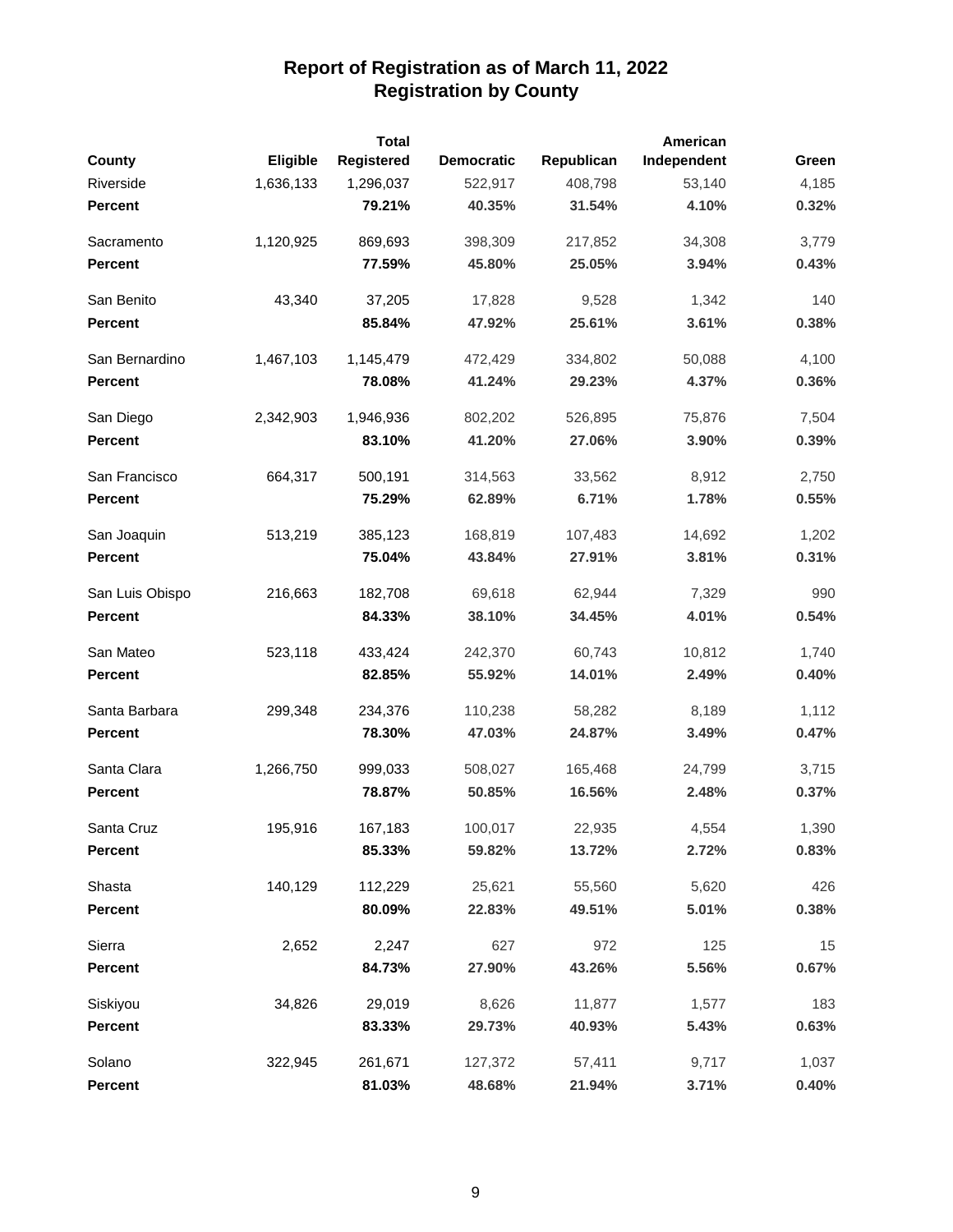|                 |             | Peace and |                |        | <b>No Party</b> |
|-----------------|-------------|-----------|----------------|--------|-----------------|
| County          | Libertarian | Freedom   | <b>Unknown</b> | Other  | Preference      |
| Riverside       | 14,388      | 7,376     | 4,566          | 11,625 | 269,042         |
| <b>Percent</b>  | 1.11%       | 0.57%     | 0.35%          | 0.90%  | 20.76%          |
| Sacramento      | 11,223      | 5,149     | 5,057          | 6,131  | 187,885         |
| Percent         | 1.29%       | 0.59%     | 0.58%          | 0.70%  | 21.60%          |
| San Benito      | 423         | 180       | 37             | 154    | 7,573           |
| <b>Percent</b>  | 1.14%       | 0.48%     | 0.10%          | 0.41%  | 20.35%          |
| San Bernardino  | 12,278      | 8,263     | 5,715          | 10,805 | 246,999         |
| <b>Percent</b>  | 1.07%       | 0.72%     | 0.50%          | 0.94%  | 21.56%          |
| San Diego       | 23,375      | 8,893     | 9,383          | 7,731  | 485,077         |
| Percent         | 1.20%       | 0.46%     | 0.48%          | 0.40%  | 24.91%          |
| San Francisco   | 3,008       | 1,797     | 4,480          | 3,529  | 127,590         |
| Percent         | 0.60%       | 0.36%     | 0.90%          | 0.71%  | 25.51%          |
| San Joaquin     | 4,018       | 2,505     | 3,325          | 2,736  | 80,343          |
| Percent         | 1.04%       | 0.65%     | 0.86%          | 0.71%  | 20.86%          |
| San Luis Obispo | 2,503       | 575       | 707            | 1,820  | 36,222          |
| <b>Percent</b>  | 1.37%       | 0.31%     | 0.39%          | 1.00%  | 19.83%          |
| San Mateo       | 3,171       | 1,395     | 2,579          | 2,794  | 107,820         |
| Percent         | 0.73%       | 0.32%     | 0.60%          | 0.64%  | 24.88%          |
| Santa Barbara   | 2,478       | 1,054     | 1,668          | 1,609  | 49,746          |
| Percent         | 1.06%       | 0.45%     | 0.71%          | 0.69%  | 21.22%          |
| Santa Clara     | 8,210       | 4,113     | 236            | 3,025  | 281,440         |
| <b>Percent</b>  | 0.82%       | 0.41%     | 0.02%          | 0.30%  | 28.17%          |
| Santa Cruz      | 1,858       | 711       | 207            | 1,209  | 34,302          |
| <b>Percent</b>  | 1.11%       | 0.43%     | 0.12%          | 0.72%  | 20.52%          |
| Shasta          | 1,689       | 467       | 87             | 792    | 21,967          |
| Percent         | 1.50%       | 0.42%     | 0.08%          | 0.71%  | 19.57%          |
| Sierra          | 33          | 3         | $\mathbf{1}$   | 48     | 423             |
| Percent         | 1.47%       | 0.13%     | 0.04%          | 2.14%  | 18.83%          |
| Siskiyou        | 477         | 163       | 210            | 77     | 5,829           |
| <b>Percent</b>  | 1.64%       | 0.56%     | 0.72%          | 0.27%  | 20.09%          |
| Solano          | 2,840       | 1,393     | 803            | 1,636  | 59,462          |
| Percent         | 1.09%       | 0.53%     | 0.31%          | 0.63%  | 22.72%          |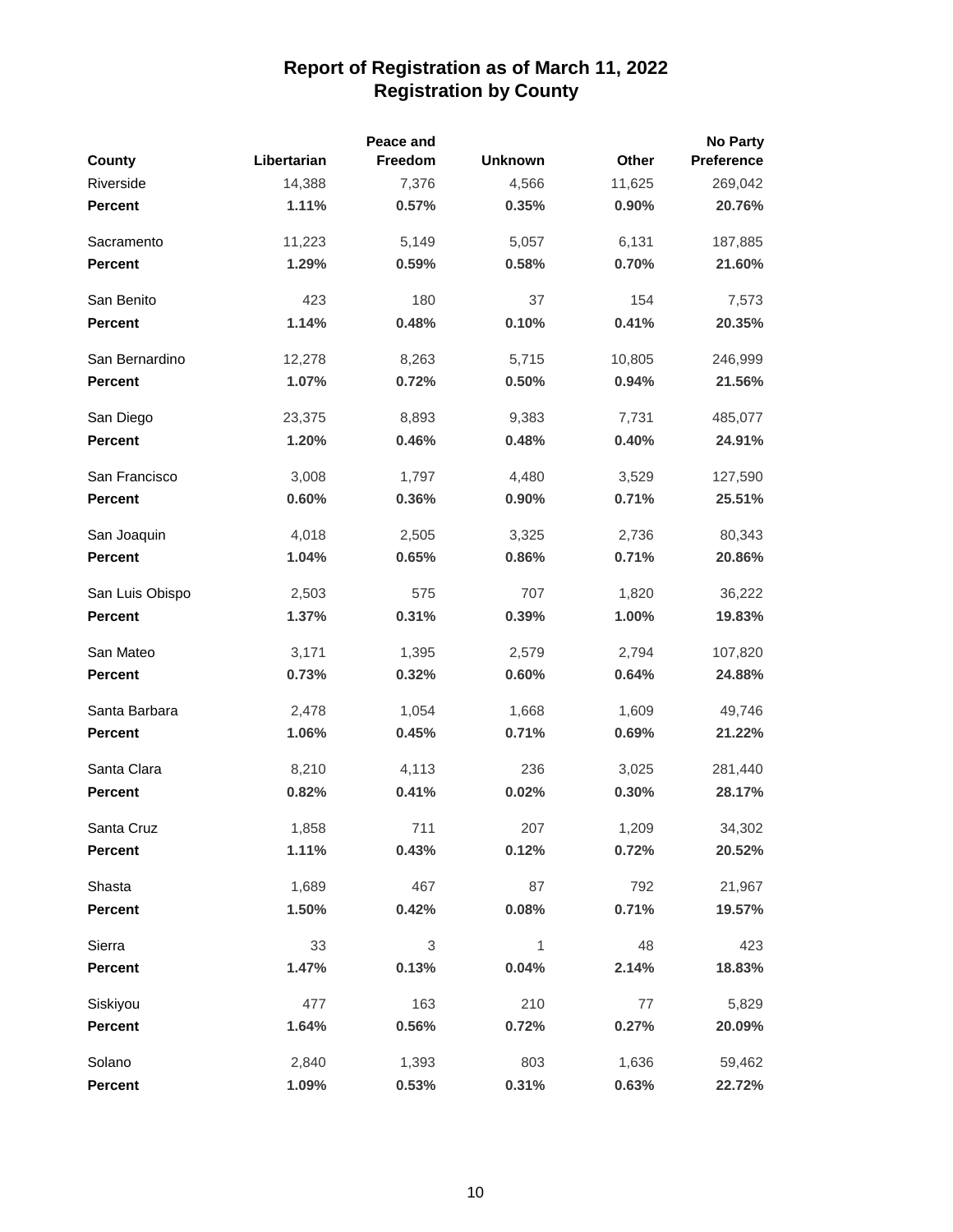|                    |            | <b>Total</b> |                   |            | American    |        |
|--------------------|------------|--------------|-------------------|------------|-------------|--------|
| <b>County</b>      | Eligible   | Registered   | <b>Democratic</b> | Republican | Independent | Green  |
| Sonoma             | 357,268    | 303,083      | 171,917           | 53,012     | 9,737       | 2,267  |
| <b>Percent</b>     |            | 84.83%       | 56.72%            | 17.49%     | 3.21%       | 0.75%  |
| Stanislaus         | 366,360    | 283,545      | 110,366           | 97,845     | 11,242      | 848    |
| Percent            |            | 77.40%       | 38.92%            | 34.51%     | 3.96%       | 0.30%  |
| Sutter             | 67,467     | 52,436       | 16,251            | 21,197     | 2,203       | 136    |
| <b>Percent</b>     |            | 77.72%       | 30.99%            | 40.42%     | 4.20%       | 0.26%  |
| Tehama             | 47,787     | 37,734       | 8,971             | 17,719     | 2,057       | 53     |
| Percent            |            | 78.96%       | 23.77%            | 46.96%     | 5.45%       | 0.14%  |
| <b>Trinity</b>     | 13,148     | 7,426        | 2,368             | 2,646      | 412         | 74     |
| <b>Percent</b>     |            | 56.48%       | 31.89%            | 35.63%     | 5.55%       | 1.00%  |
| Tulare             | 288,229    | 207,075      | 69,235            | 77,444     | 8,612       | 623    |
| <b>Percent</b>     |            | 71.84%       | 33.43%            | 37.40%     | 4.16%       | 0.30%  |
| Tuolumne           | 42,503     | 34,957       | 10,195            | 15,391     | 1,815       | 145    |
| <b>Percent</b>     |            | 82.25%       | 29.16%            | 44.03%     | 5.19%       | 0.41%  |
| Ventura            | 586,722    | 509,107      | 220,914           | 144,182    | 18,307      | 1,989  |
| <b>Percent</b>     |            | 86.77%       | 43.39%            | 28.32%     | 3.60%       | 0.39%  |
| Yolo               | 151,283    | 120,311      | 61,592            | 23,791     | 4,024       | 681    |
| <b>Percent</b>     |            | 79.53%       | 51.19%            | 19.77%     | 3.34%       | 0.57%  |
| Yuba               | 56,539     | 41,122       | 11,658            | 16,244     | 2,247       | 158    |
| Percent            |            | 72.73%       | 28.35%            | 39.50%     | 5.46%       | 0.38%  |
| <b>State Total</b> | 26,958,335 | 22,038,154   | 10,300,858        | 5,271,605  | 742,581     | 91,636 |
| <b>Percent</b>     |            | 81.75%       | 46.74%            | 23.92%     | 3.37%       | 0.42%  |